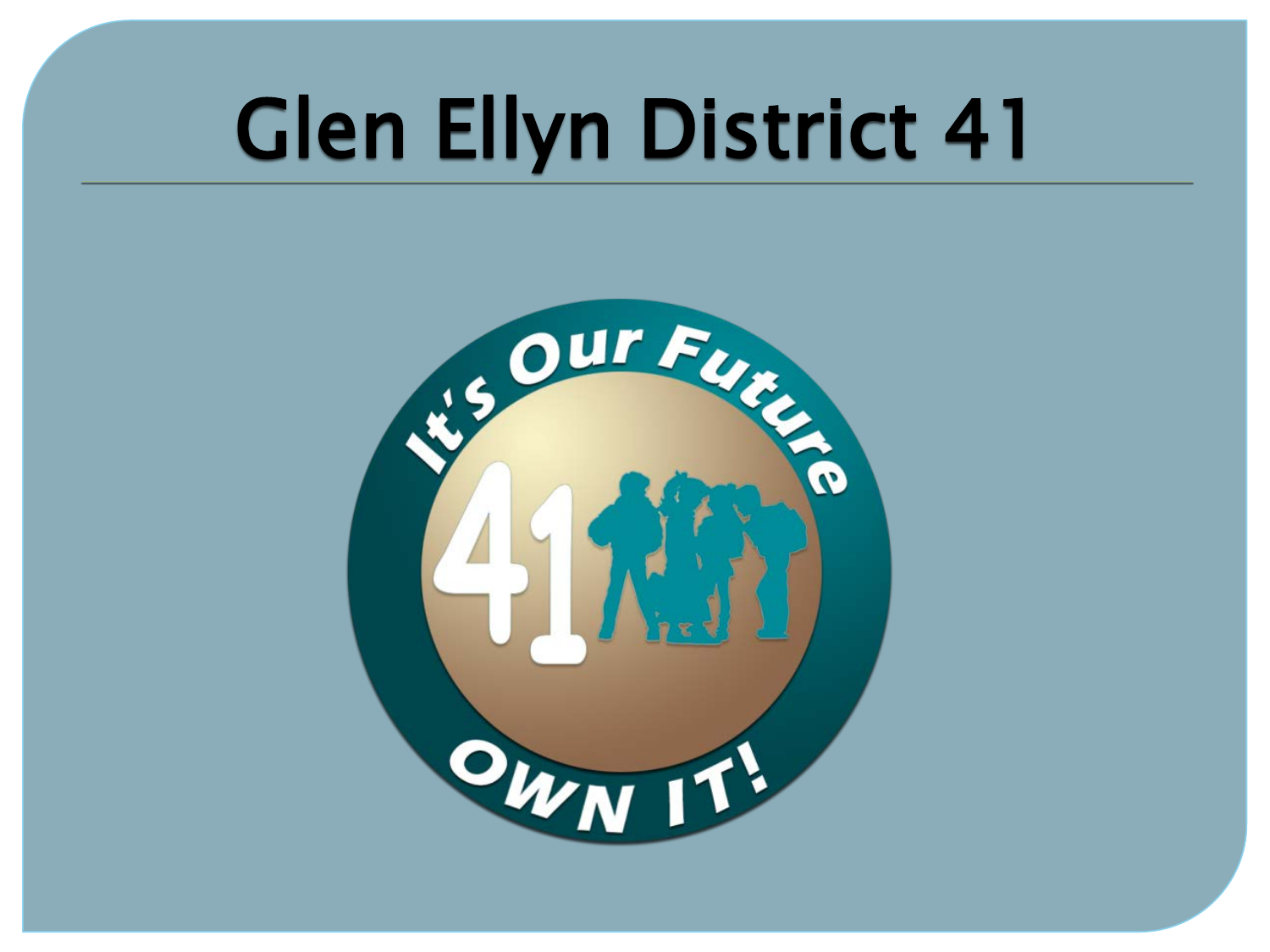### Why are we here?

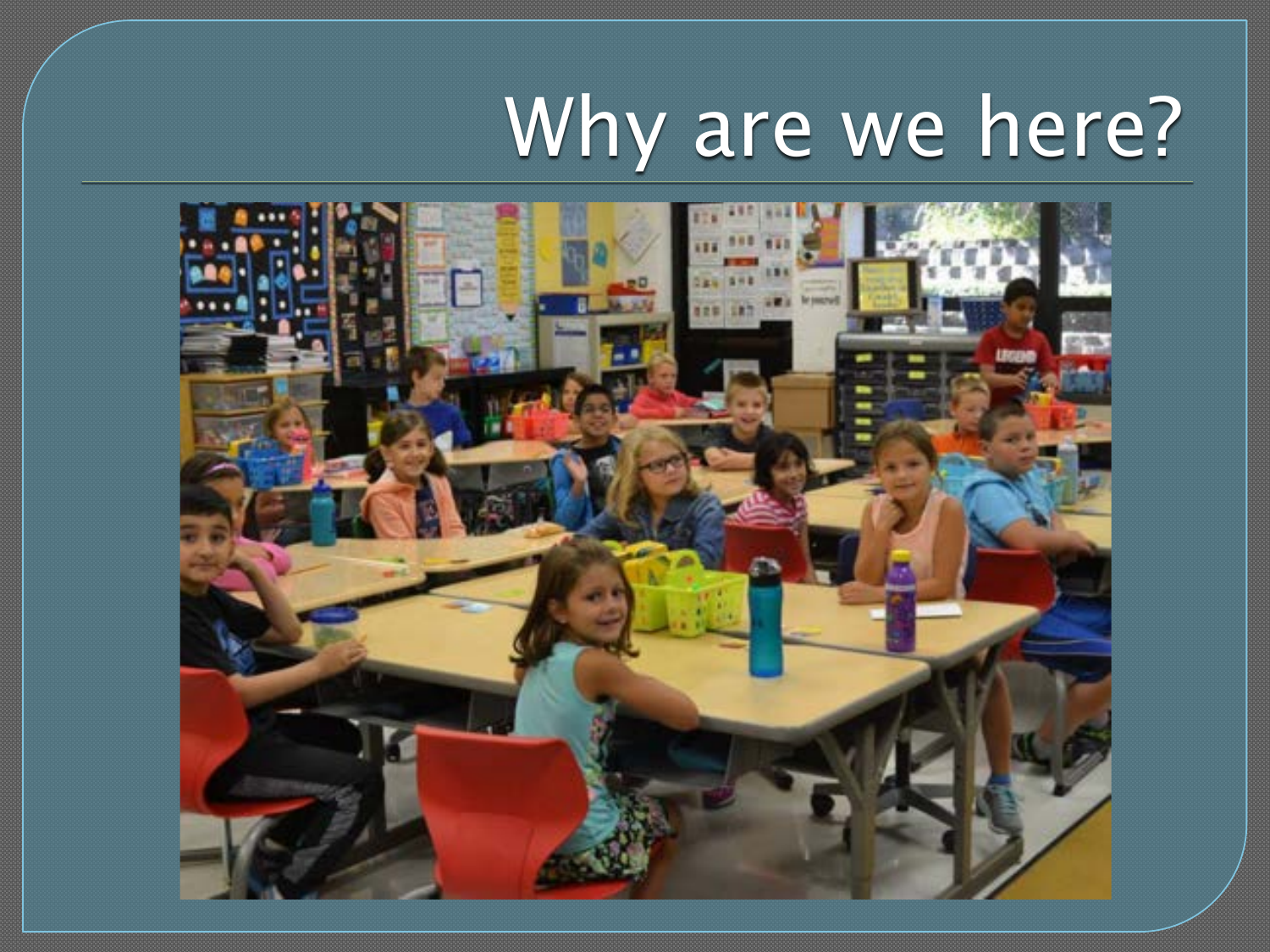#### Roles and Responsibilities

•Note Taker •Board Recording Secretary •Facilitator •Participants (The Board)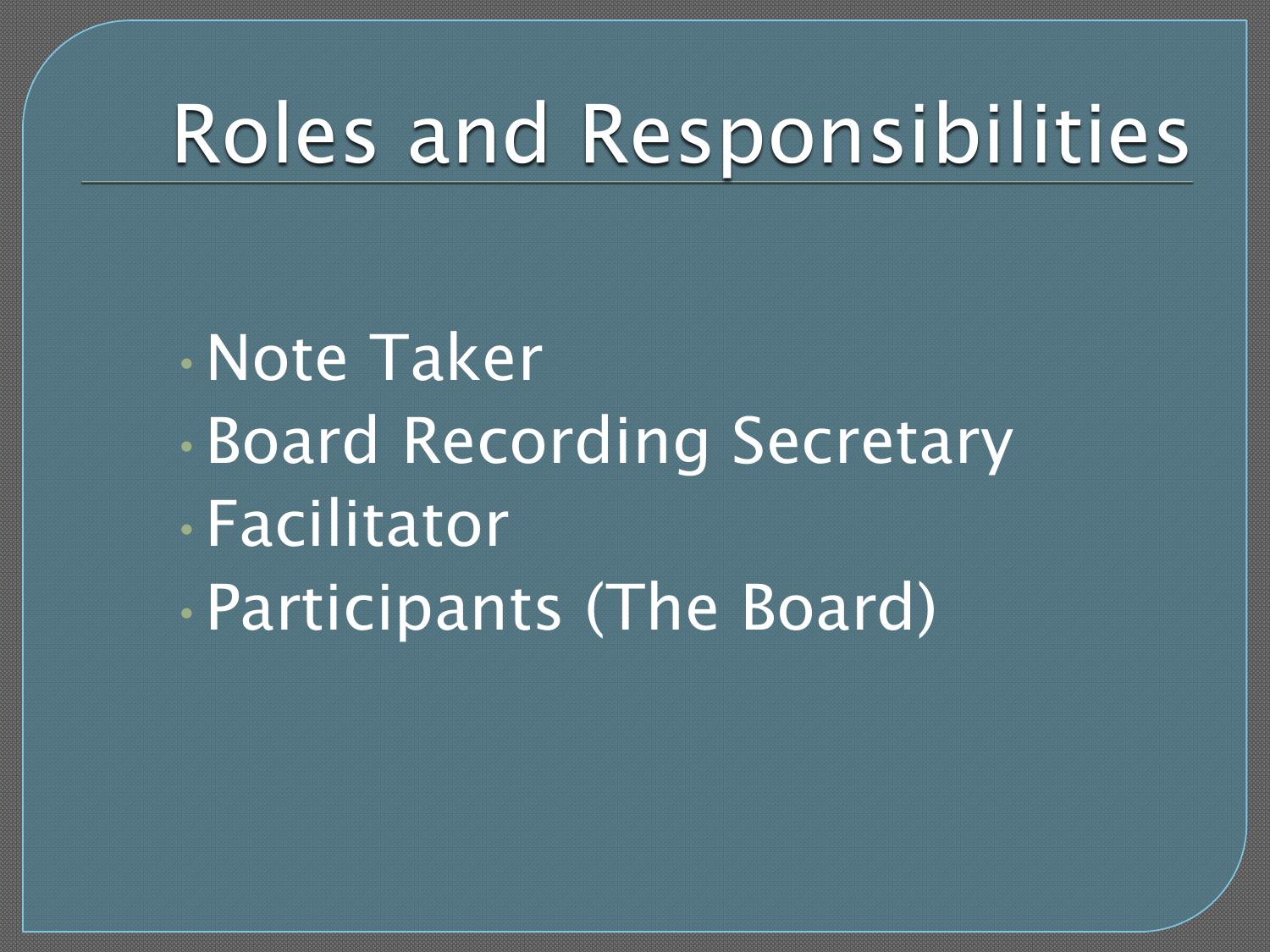## Glen Ellyn District 41

**Our Vision**<br>Ignite Passion. Inspire Excellence. Imagine Possibilities

Our Mission<br>We embrace the future with optimism, working in partnership with our community on behalf of our children. We develop intellect, engage creativity, foster responsibility, and build positive and collaborative relationships to enable all children to thrive in a changing and increasingly global society.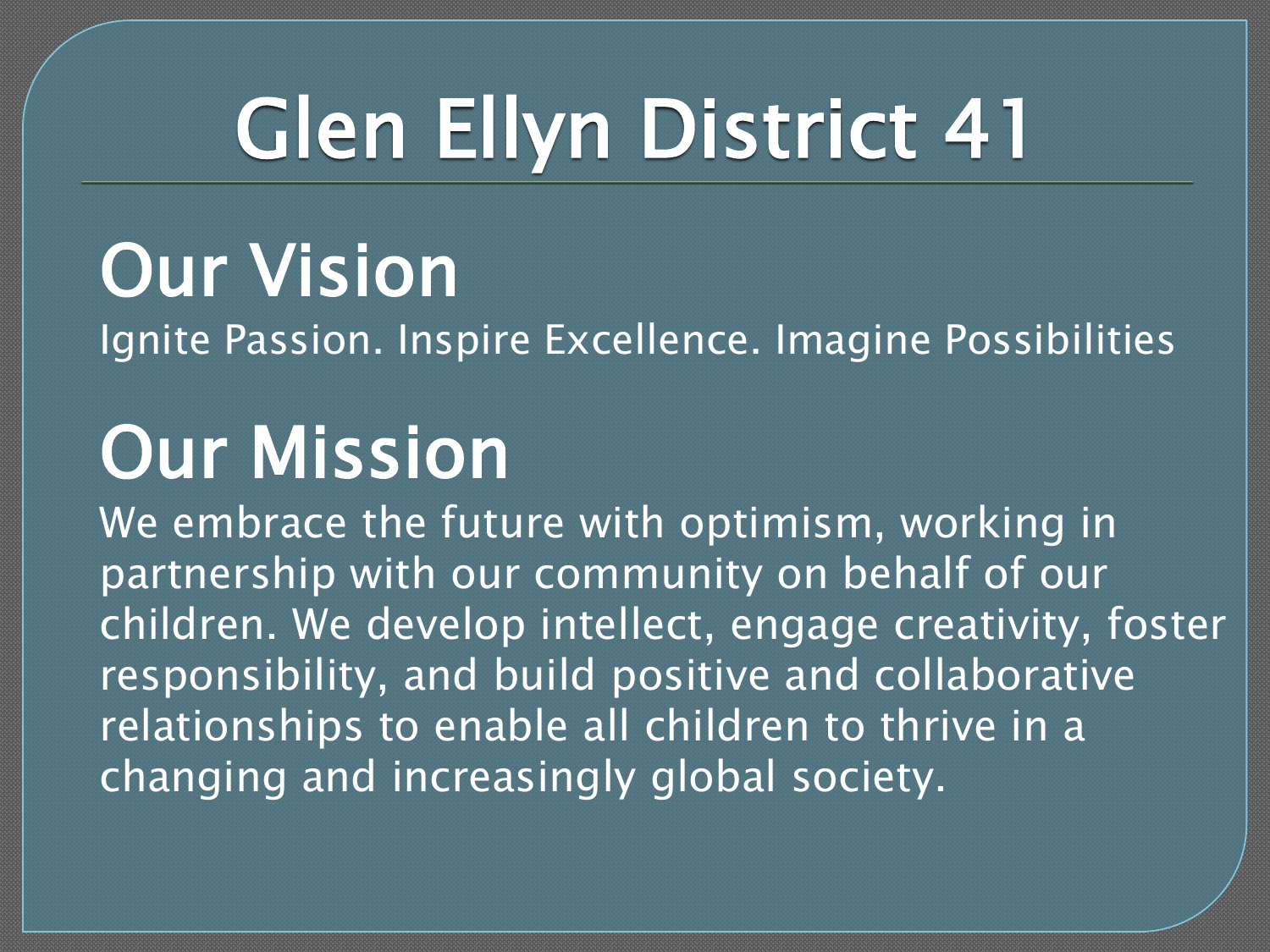# Board Norms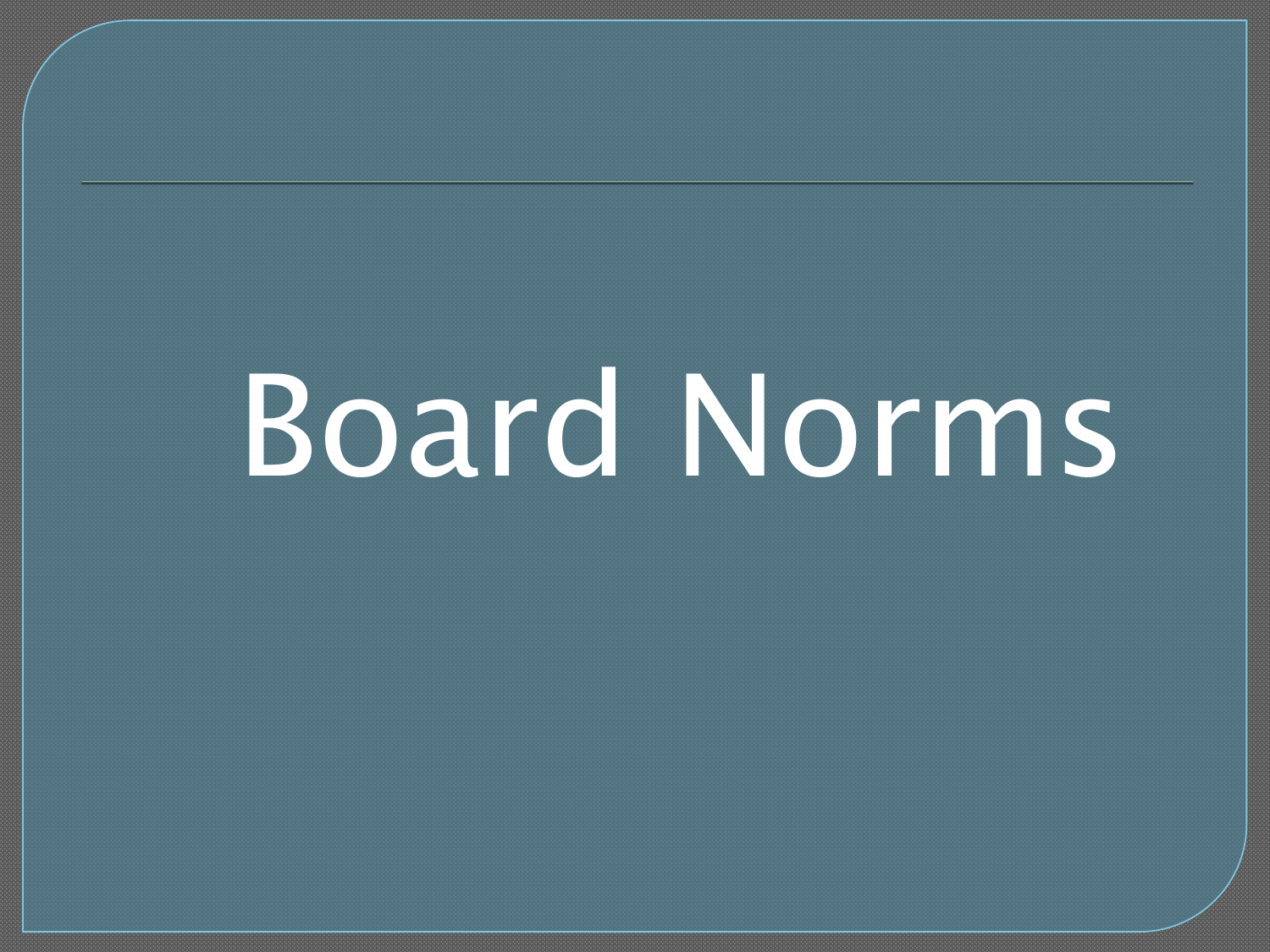#### Purpose/Non-Purpose

 Purpose: Identify Strategic Board Priorities

 Non-Purpose: Creating Action Plans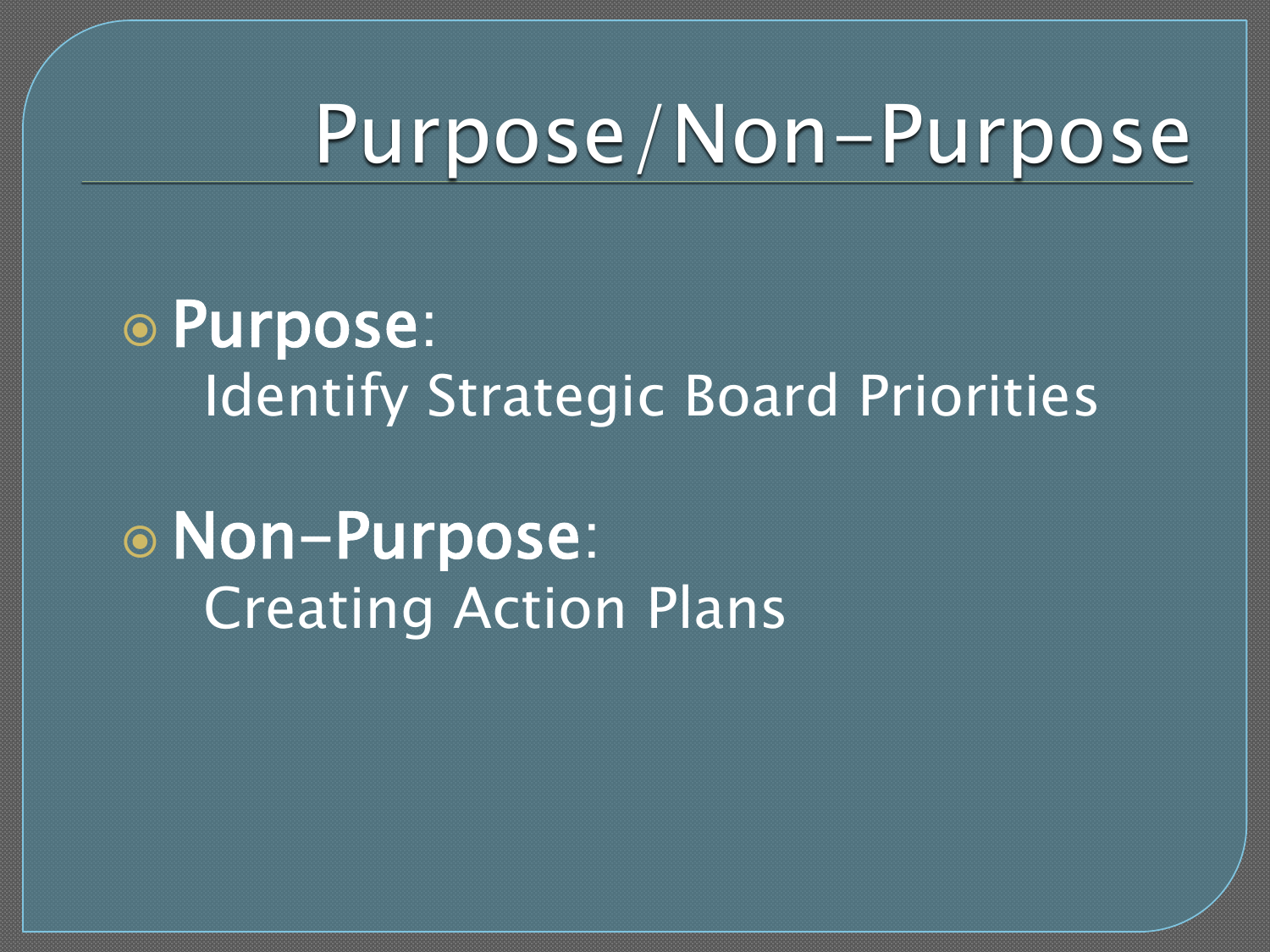#### Current Long-Range Plan

#### A Long-Range Plan for the 21st century

The LOTIS TYPE TO USE TO BE THE PLAT TO BE THE PLAT TO BE THE PLAT TO BE THE PLAT TO BE THE PLAT TO BE THE PLAT TO BE THE PLAT TO BE THE PLAT TO BE THE PLAT TO BE THE PLAT TO BE THE PLAT TO BE THE PLAT TO BE THE PLAT TO BE "It's Our Future—OWN IT!" Our Long-Range Plan logo and motto were designed."<br>"It's Our Future—OWN IT!" Our Long-Range Plan logo and motto were designed."<br>"Emphasize that we all play a role in the plan's succession the plan "It's Our Future—OWN IT!" Our Long-Future<br>emphasize that we all play a role in the plan's success. On this page is an over-<br>emphasize that we all play a role in the plan's success:<br>of the plan; on the reverse are the essen emphasize that we all play a role in the plant<br>of the plan; on the reverse are the essential pieces needed for the plans succes<br>of the plan; on the reverse are the essential pieces needed for the plants core.<br>our Learner C

our Learner Characteristics, our<br>Goal 1: Student learning and achievement in the 21st century<br>Goal 1: Student learning and achievement in the 21st century. In the early grades, Goal I: Student learning and achievement in the 21st century<br>The district will prepare students to succeed in the 21st century. In the early grades, the focus will<br>The district will prepare students to succeed in the 21st Goal 1: Student learning and achievement in the early grades, the focus and<br>The district will prepare students to succeed in the 21st century. In the early grades, the focus<br>The district will prepare students to succeed in Goal 1: Student teams to succeed in the 21st century<br>The district will prepare students to succeed in the 21st century<br>The district will prepare students to succeed in the 21st century, as students progress through the gui The district will prepare studies in reading and math; as seen that is students will be our be on providing a strong foundation in reading and movative thinking skills. Students will be our be on providing a strong foundat be on providing a strong tourier and innovative times.<br>there will be more emphasis on higher order and innovative times<br>demonstrate the knowledge, expertise and learner characteristics necessary for 21st century learner<br>de demonstrate the knowledge, expertise and how.<br>demonstrate the knowledge, expertise and how.<br>which include critical thinking, problem-solving, communication and collaborates.<br>to foster learners who are self-directed and abl

to foster learners and the information age,<br>
Goal 2: Development of human capital<br>
Employees are the district's most valuable asset. To build capacity to succeed in the information age,<br>
Employees are the district's most v Goal 2: Development of human capital<br>Employees are the district's most valuable asset. To build capacity to succeed in the information<br>Employees are the district's most valuable asset. To build capacity for the 21st centur Goal 2: Development<br>Employees are the district's most valuable asset. To build capacity for the 21st century communication,<br>the district will focus on providing opportunities to develop skills necessary for the 21st centur Employees are the districts and the districts in providing opportunities to develop skills.<br>The district will focus on providing opportunities to develop skills incompany, communication, collabolated<br>the district will focu

tional environment such that are able to thrive in a processed and the attributes of those who are able to thrive in a processed and the attributes of those who are aligns with student demographics.

to recruit a worklock strategy learning through technology<br>Goal 3: 21st century learning through technology<br>to propel student learning by building the capa Goal 3: 21st century learning through technology<br>We will use technology to propel student learning by building the capacity to link students with learn-<br>We will use technology to propel student learning by building the cap Goal 3: 21st century learning through technology to link students with all.<br>We will use technology to propel student learning by building the capacity to link students with all.<br>We will use technology to propel student lea Goal 3: 21st century to propel student learning by building the chemical forme-to-one access to technology to propel student learning by building for one-to-one access to technology with the potential for one-to-one access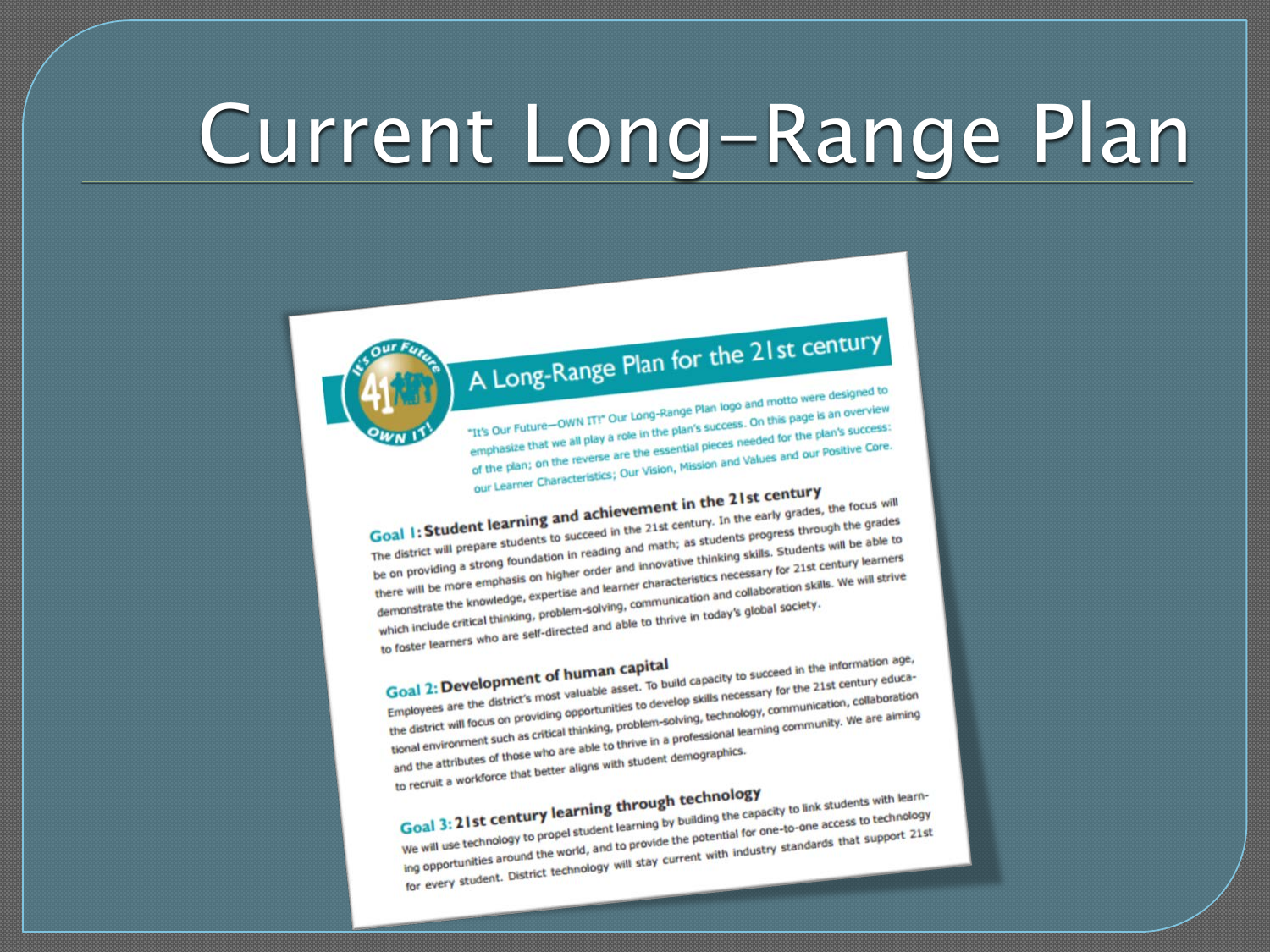Board/Superintendent Goals •Academics Learning and Programing •Facilities •Finances •District Culture/Climate •Community Engagement and Communication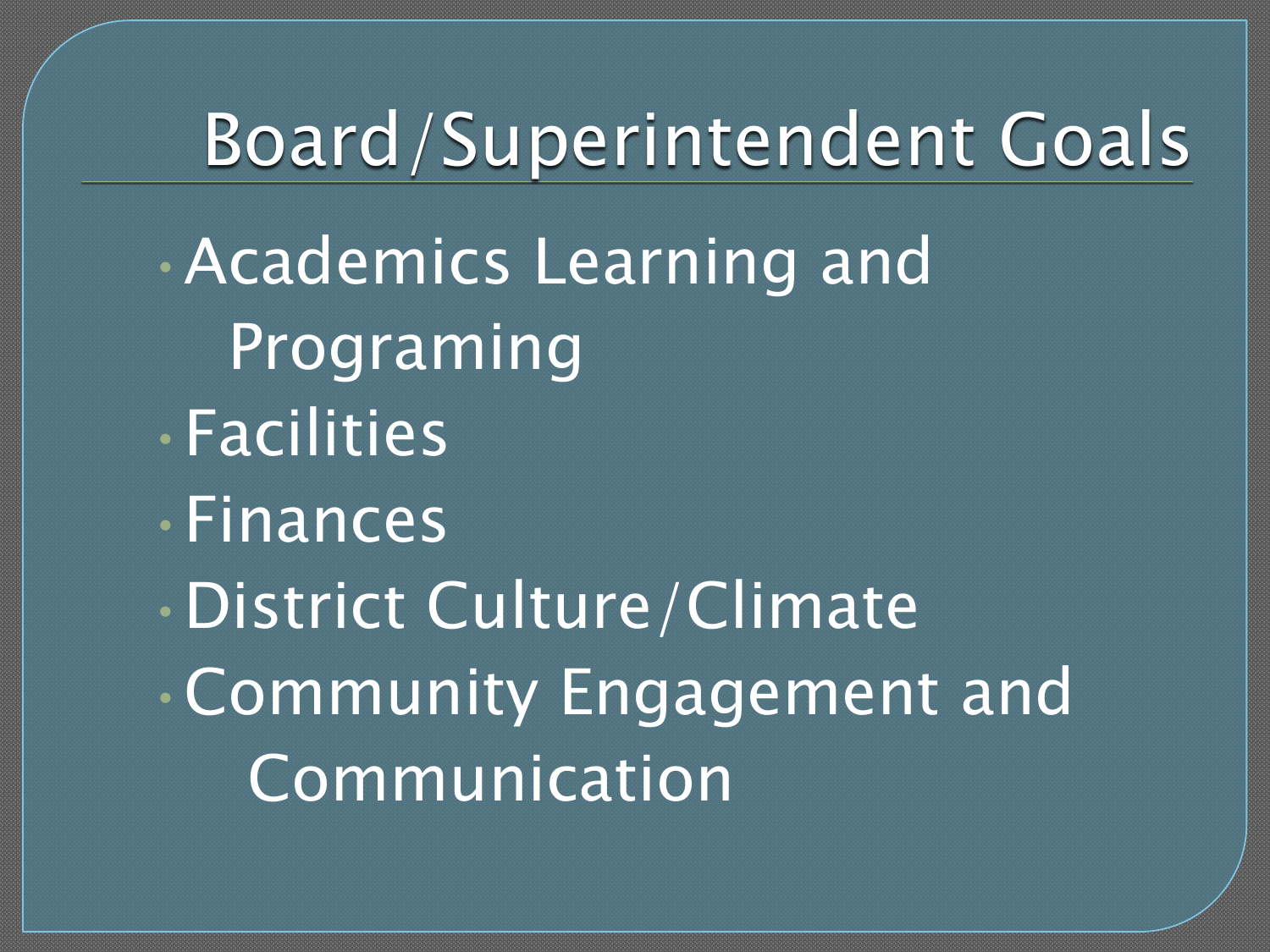### Strategic Priorities

Academics-Learning and Programs

Facilities

Finances

Culture & Climate

Community Engagement & Communication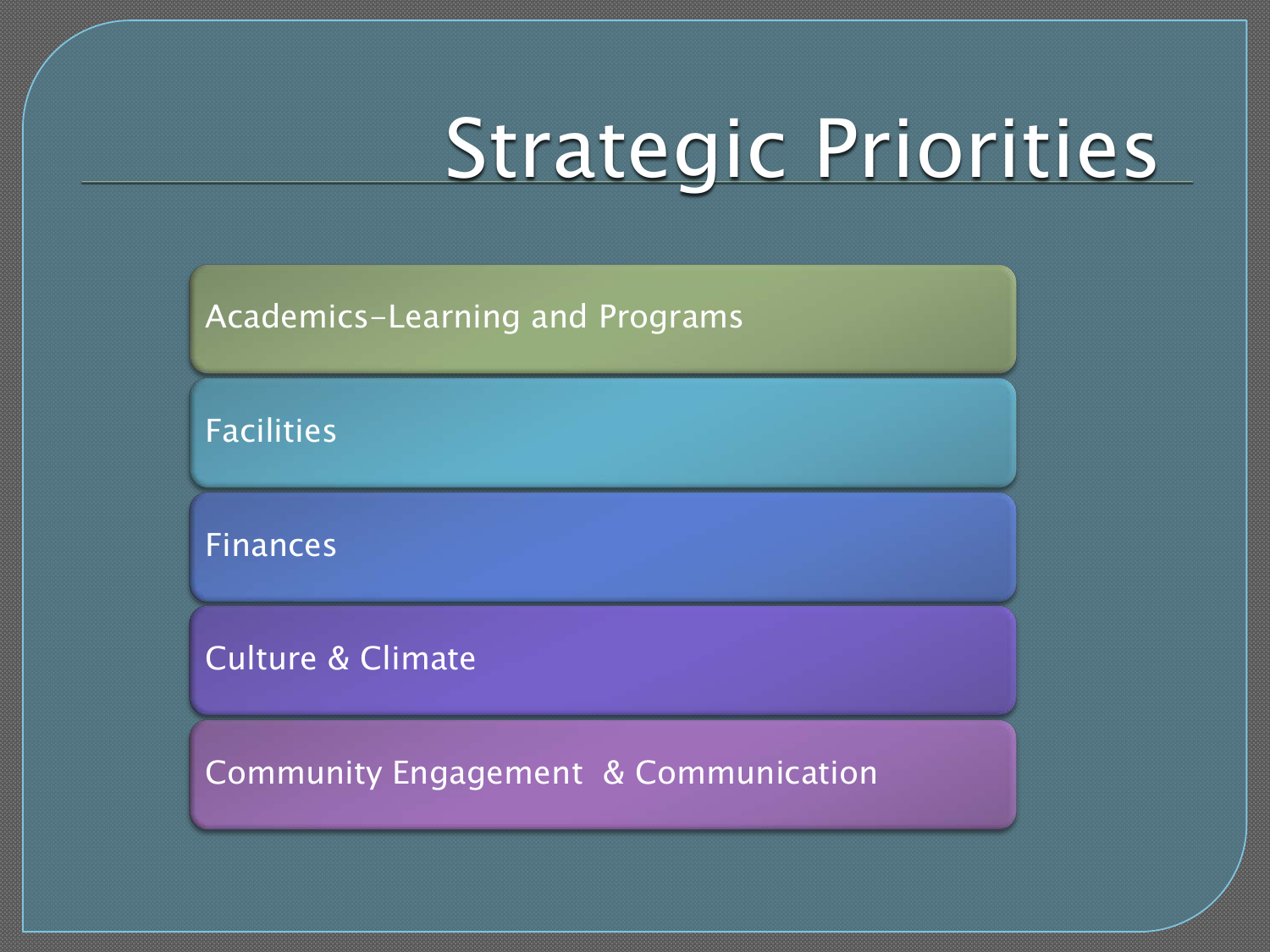#### Convictions and Beliefs

What do you want the Legacy of this Board to be?

Student<br>Focused the outcomes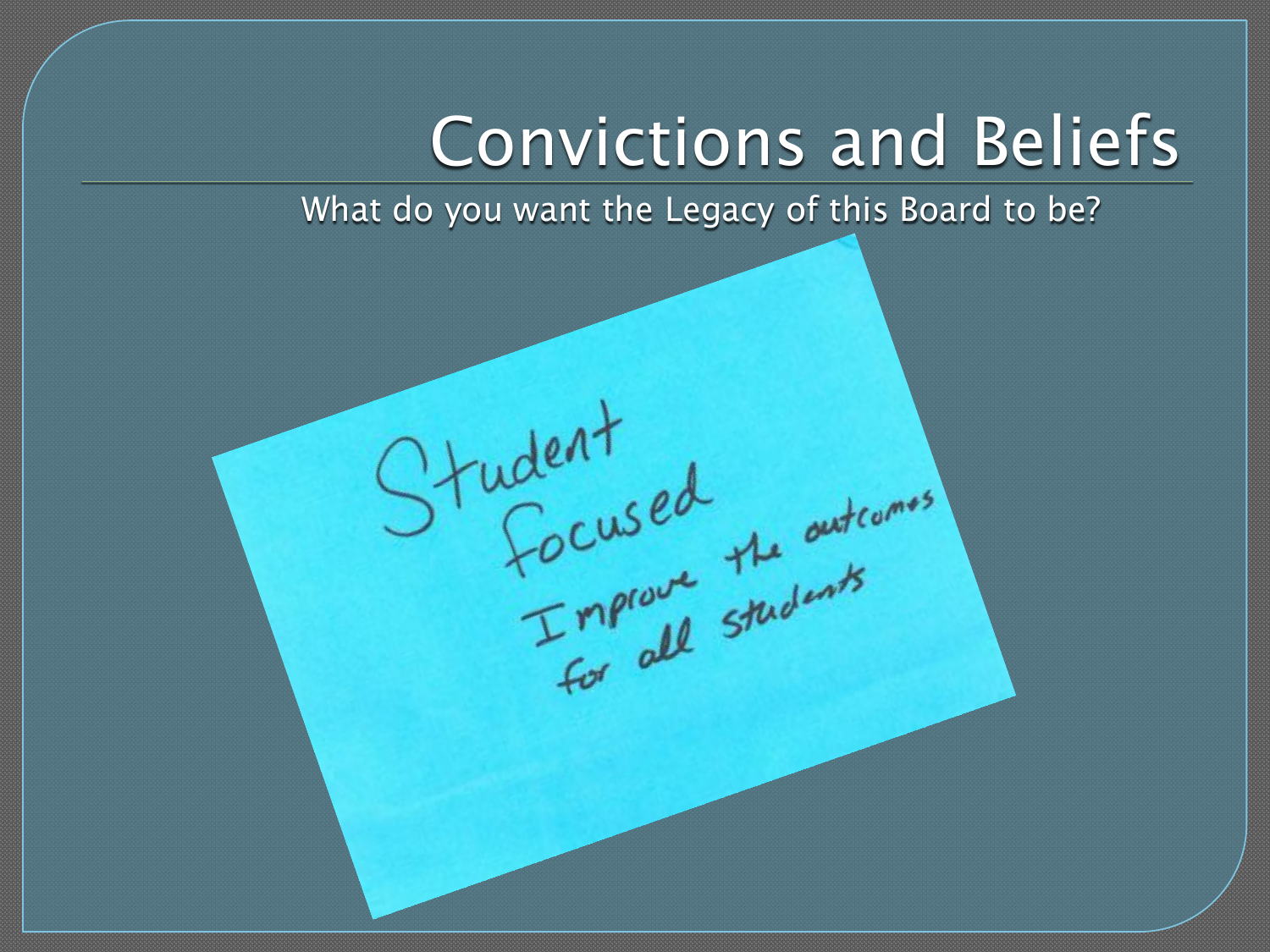# Board Legacy

#### What do you want the Legacy of this Board to be?

| Academics<br>Learning and Programs             | · Legacy |
|------------------------------------------------|----------|
| <b>Facilities</b>                              | · Legacy |
| <b>Finances</b>                                | · Legacy |
| <b>Culture &amp; Climate</b>                   | · Legacy |
| <b>Community Engagement</b><br>& Communication | · Legacy |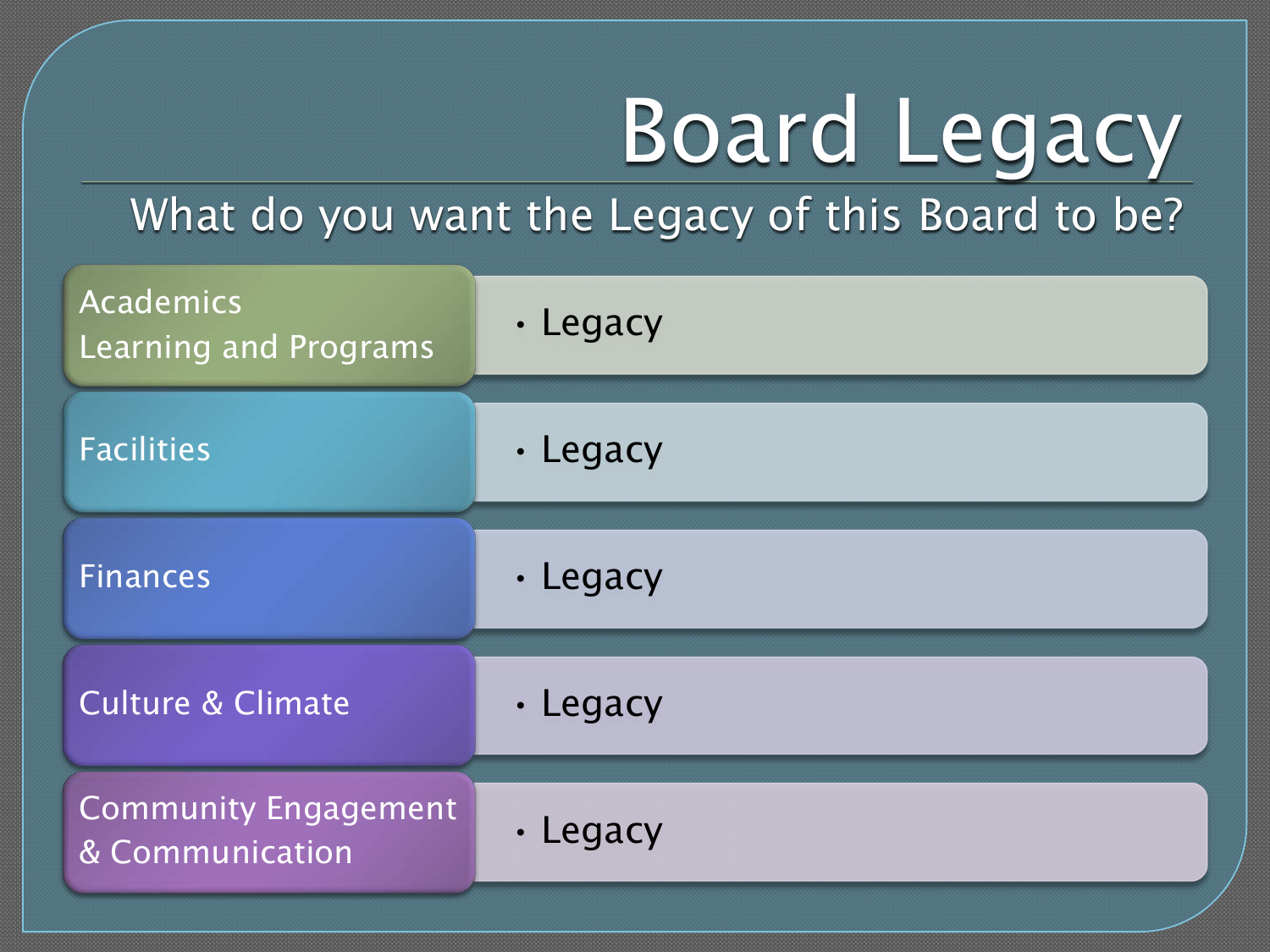

**■ Bring the Board's work to Administration Team** and the CIT to start the review process and begin setting the benchmarks (November - April)

**■** Bring the work of CIT back to the Board for feedback (Spring 2016)

• Renew the Long-Range Plan (June 2016)